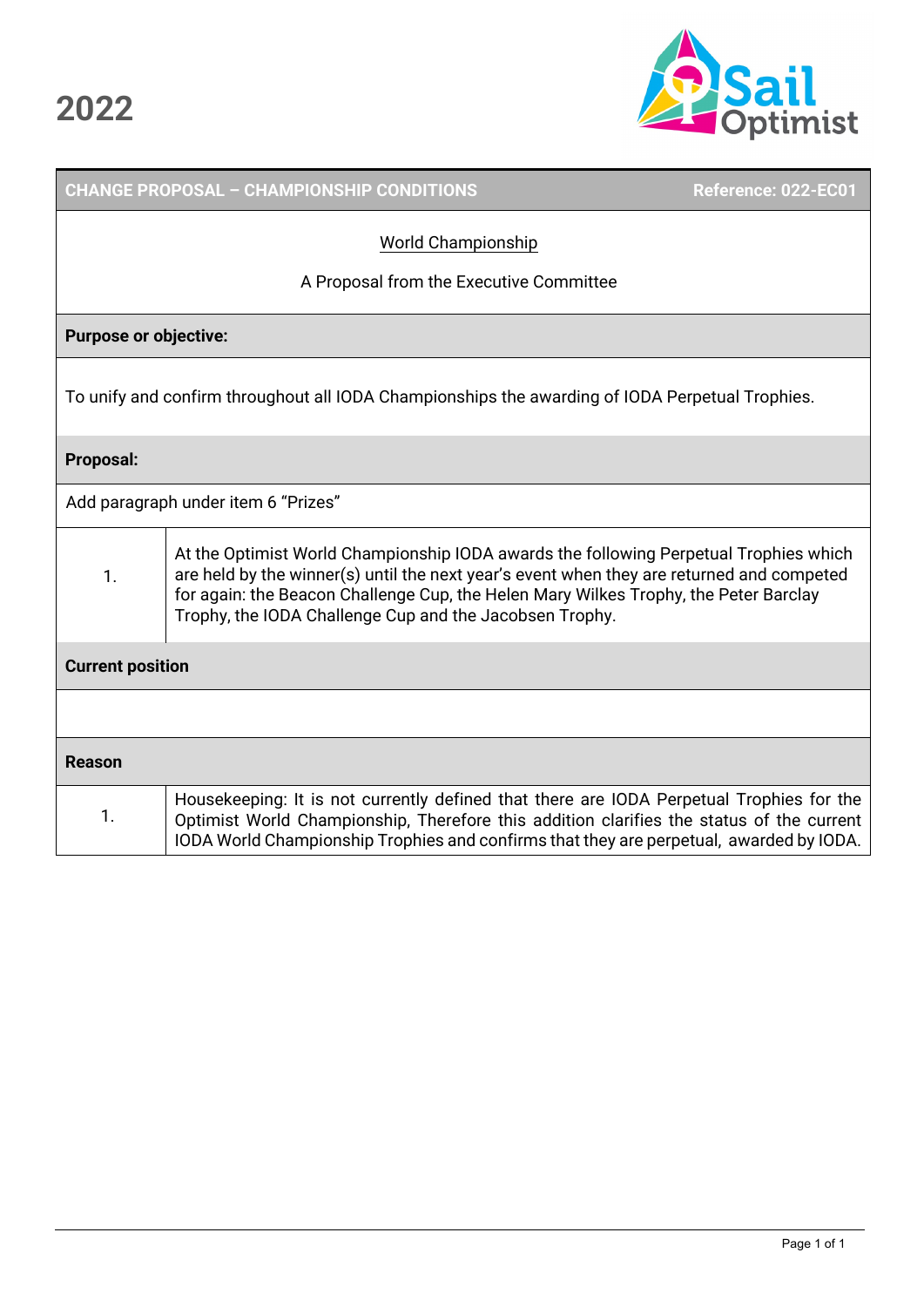

|                         | <b>CHANGE PROPOSAL - CHAMPIONSHIP CONDITIONS</b>                                                                                                                                                                                                                                | Reference: 022-EC02 |
|-------------------------|---------------------------------------------------------------------------------------------------------------------------------------------------------------------------------------------------------------------------------------------------------------------------------|---------------------|
|                         | European Championship                                                                                                                                                                                                                                                           |                     |
|                         | A Proposal from the Executive Committee                                                                                                                                                                                                                                         |                     |
|                         | <b>Purpose or objective:</b>                                                                                                                                                                                                                                                    |                     |
|                         | To unify and confirm throughout all IODA Championships the awarding of an IODA Perpetual Trophy to<br>the top placed boy representing the continent of the event.                                                                                                               |                     |
| <b>Proposal:</b>        |                                                                                                                                                                                                                                                                                 |                     |
| Amend 6.1 (c)           |                                                                                                                                                                                                                                                                                 |                     |
| 1.                      | The three best placed boy sailors whose IODA Member is European, the first of whom shall<br>become the European Boy Champion of the corresponding year and shall be awarded the<br><b>IODA Perpetual Trophy.</b>                                                                |                     |
| <b>Current position</b> |                                                                                                                                                                                                                                                                                 |                     |
|                         | The three best placed boy sailors whose IODA Member is European, the first of whom will become the<br>European Boy Champion of the corresponding year;                                                                                                                          |                     |
| <b>Reason</b>           |                                                                                                                                                                                                                                                                                 |                     |
| 1.                      | It is not written in the Conditions that the top boy will receive the IODA Perpetual Trophy,<br>although this is the current practice. This amendment assures the continuation of this award<br>from IODA, defines it as perpetual, and confirms who is entitled to receive it. |                     |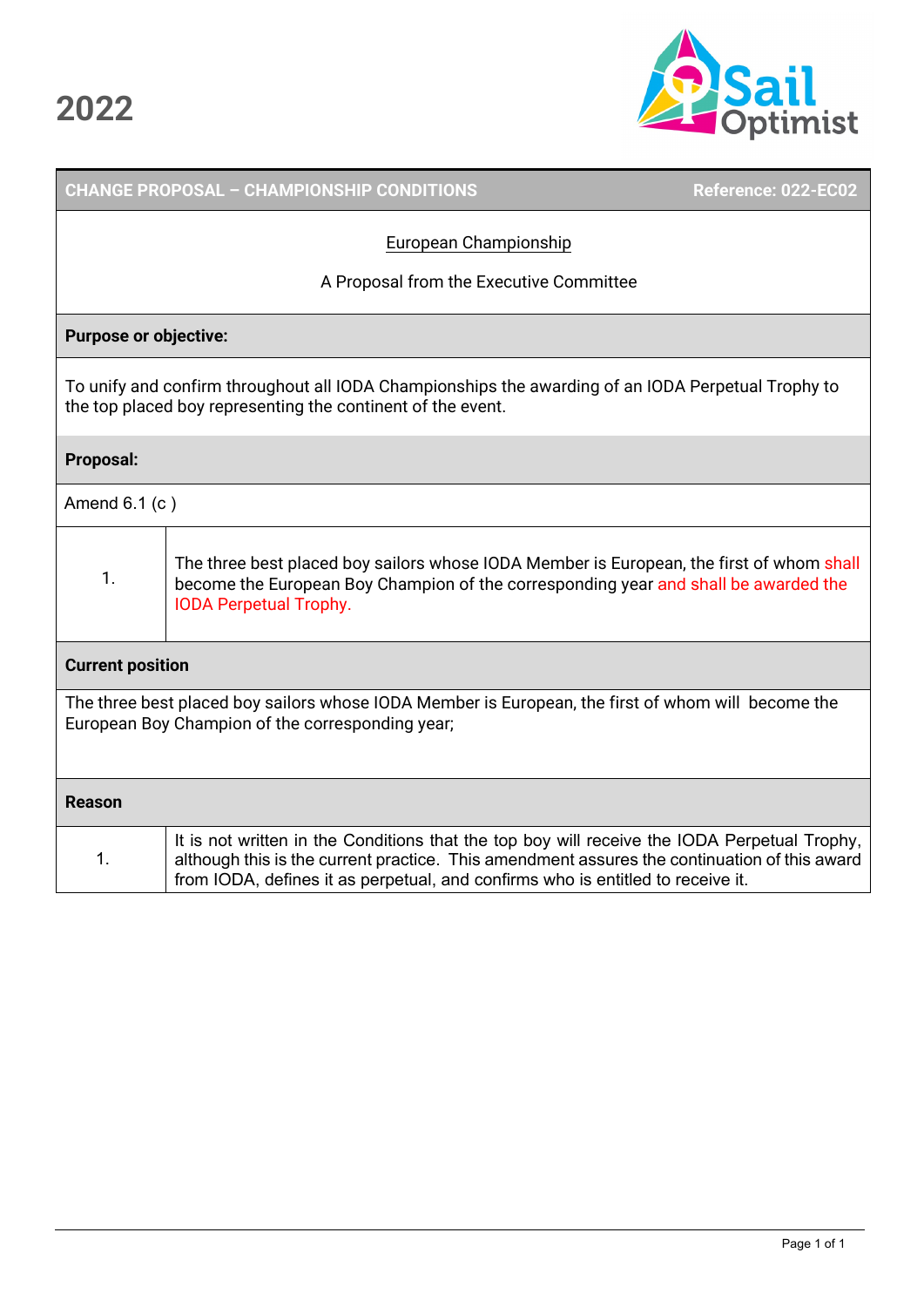

## **CHANGE PROPOSAL – CHAMPIONSHIP CONDITIONS Reference: 022-EC03**  European Championship A Proposal from the Executive Committee **Purpose or objective:** To unify and confirm throughout all IODA Championships the awarding of an IODA Perpetual Trophy to the top placed girl representing the continent of the event. **Proposal:**  Amend 6.1 (d ) 1. The three best placed girl sailors whose IODA Member is European, the first of whom shall become the European Girl Champion of the corresponding year and shall be awarded the IODA Perpetual Trophy. **Current position** The three best placed girl sailors whose IODA Member is European, the first of whom will become the European Girl Champion of the corresponding year; **Reason**  1. It is not written in the Conditions that the top girl will receive the IODA Perpetual Trophy, although this is the current practice. This amendment assures the continuation of this award from IODA, defines it as perpetual, and confirms who is entitled to receive it.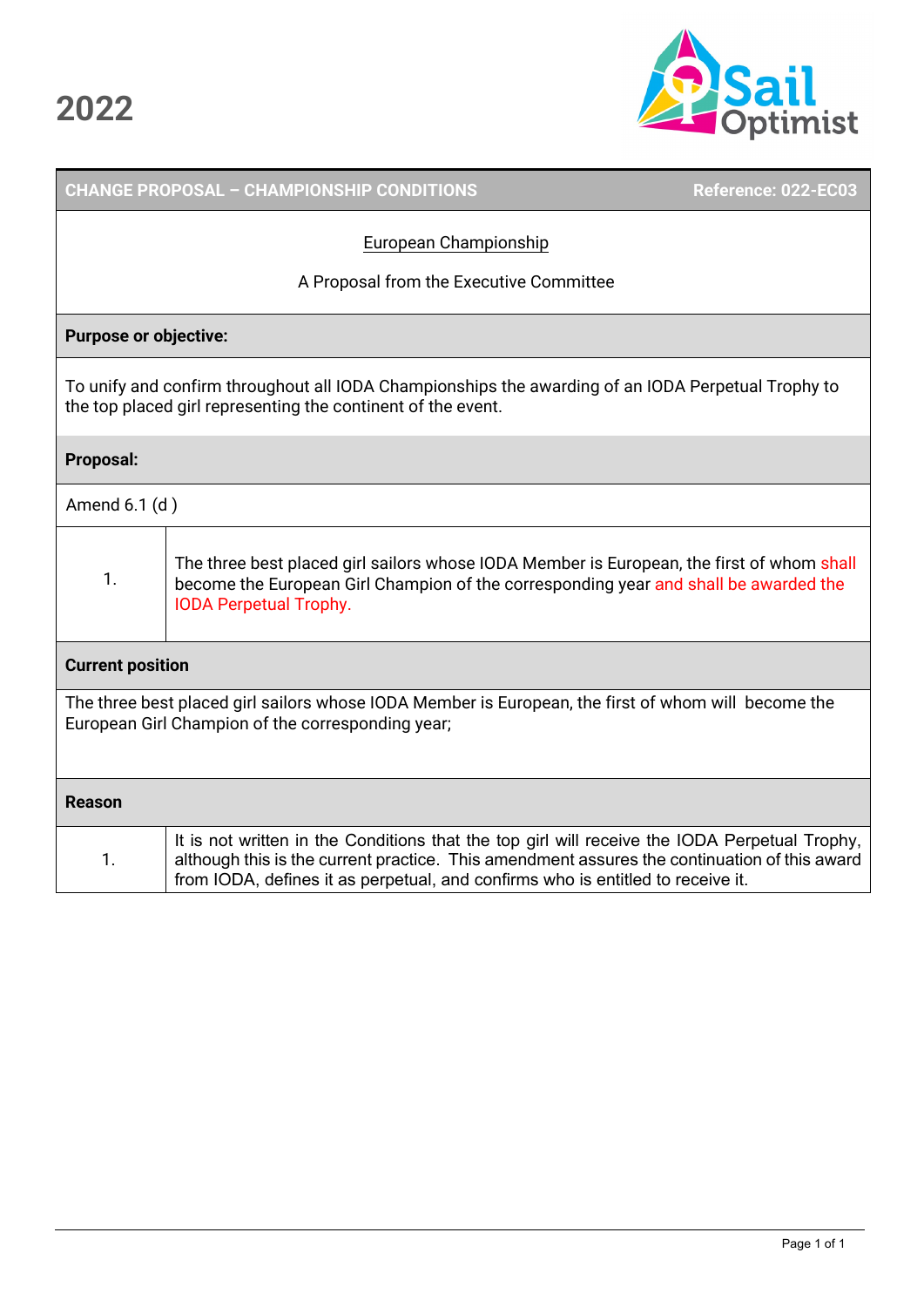

|                                          | <b>CHANGE PROPOSAL - CHAMPIONSHIP CONDITIONS</b><br>Reference: 022-EC04                                                                                                                                                                                                                                                                 |  |  |  |
|------------------------------------------|-----------------------------------------------------------------------------------------------------------------------------------------------------------------------------------------------------------------------------------------------------------------------------------------------------------------------------------------|--|--|--|
| <b>European Team Racing Championship</b> |                                                                                                                                                                                                                                                                                                                                         |  |  |  |
|                                          | A Proposal from the Executive Committee                                                                                                                                                                                                                                                                                                 |  |  |  |
| <b>Purpose or objective:</b>             |                                                                                                                                                                                                                                                                                                                                         |  |  |  |
|                                          | To unify and confirm throughout all IODA Championships the awarding of an IODA Perpetual Trophy to<br>the top placed finisher(s) from the continent of the event.                                                                                                                                                                       |  |  |  |
| <b>Proposal:</b>                         |                                                                                                                                                                                                                                                                                                                                         |  |  |  |
| ADD $6(c)$                               |                                                                                                                                                                                                                                                                                                                                         |  |  |  |
| 1.                                       | The IODA Perpetual Trophy shall be awarded to the top placed European Member Team<br>and they shall become the European Team Racing Champions of the corresponding year.                                                                                                                                                                |  |  |  |
| <b>Current position</b>                  |                                                                                                                                                                                                                                                                                                                                         |  |  |  |
|                                          |                                                                                                                                                                                                                                                                                                                                         |  |  |  |
| <b>Reason</b>                            |                                                                                                                                                                                                                                                                                                                                         |  |  |  |
| 1.                                       | Currently there is nothing in the Conditions about awarding an IODA Perpetual Trophy to<br>the top European team in the competition. This new Condition corrects this omission and<br>creates a permanent perpetual trophy for this purpose from IODA. It also defines who is<br>entitled to receive it year after year, in perpetuity. |  |  |  |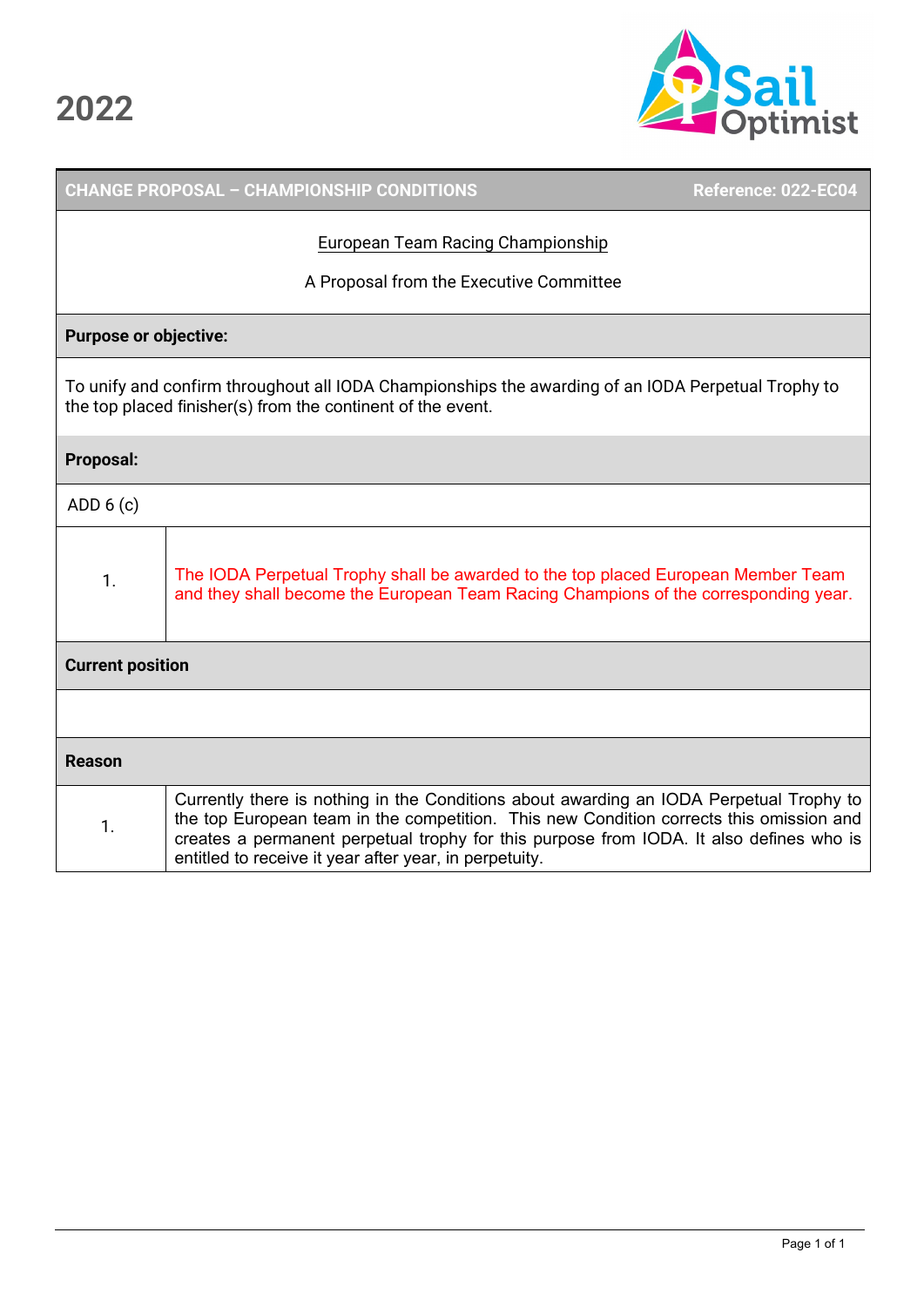

|                                                                                                                                                                                        | <b>CHANGE PROPOSAL - CHAMPIONSHIP CONDITIONS</b>                                                                                                                                                                                                                                                                           | Reference: 022-EC05 |  |
|----------------------------------------------------------------------------------------------------------------------------------------------------------------------------------------|----------------------------------------------------------------------------------------------------------------------------------------------------------------------------------------------------------------------------------------------------------------------------------------------------------------------------|---------------------|--|
| North American Championship                                                                                                                                                            |                                                                                                                                                                                                                                                                                                                            |                     |  |
|                                                                                                                                                                                        | A Proposal from the Executive Committee                                                                                                                                                                                                                                                                                    |                     |  |
| <b>Purpose or objective:</b>                                                                                                                                                           |                                                                                                                                                                                                                                                                                                                            |                     |  |
| To unify and confirm throughout all IODA Championships the awarding of an IODA Perpetual Trophy to<br>the top place finisher representing the continent of the event.                  |                                                                                                                                                                                                                                                                                                                            |                     |  |
| <b>Proposal:</b>                                                                                                                                                                       |                                                                                                                                                                                                                                                                                                                            |                     |  |
| AMEND 6. 1 (c)                                                                                                                                                                         |                                                                                                                                                                                                                                                                                                                            |                     |  |
| 1.                                                                                                                                                                                     | The 3 best placed sailors without gender distinction, whose IODA Member is from North<br>America; the first of whom shall become the North American Champion of the<br>corresponding year and shall receive the IODA Perpetual Trophy.                                                                                     |                     |  |
| <b>Current position</b>                                                                                                                                                                |                                                                                                                                                                                                                                                                                                                            |                     |  |
| The 3 best placed sailors without gender distinction, whose IODA Member is from North America; the first<br>of whom will become the North American Champion of the corresponding year; |                                                                                                                                                                                                                                                                                                                            |                     |  |
| <b>Reason</b>                                                                                                                                                                          |                                                                                                                                                                                                                                                                                                                            |                     |  |
| 1.                                                                                                                                                                                     | Currently there is nothing in the Conditions about awarding an IODA Perpetual Trophy to<br>the top North American sailor in the championship, although this is the current practice over<br>many years. This amendment corrects this omission and defines who is entitled to receive<br>it year after year, in perpetuity. |                     |  |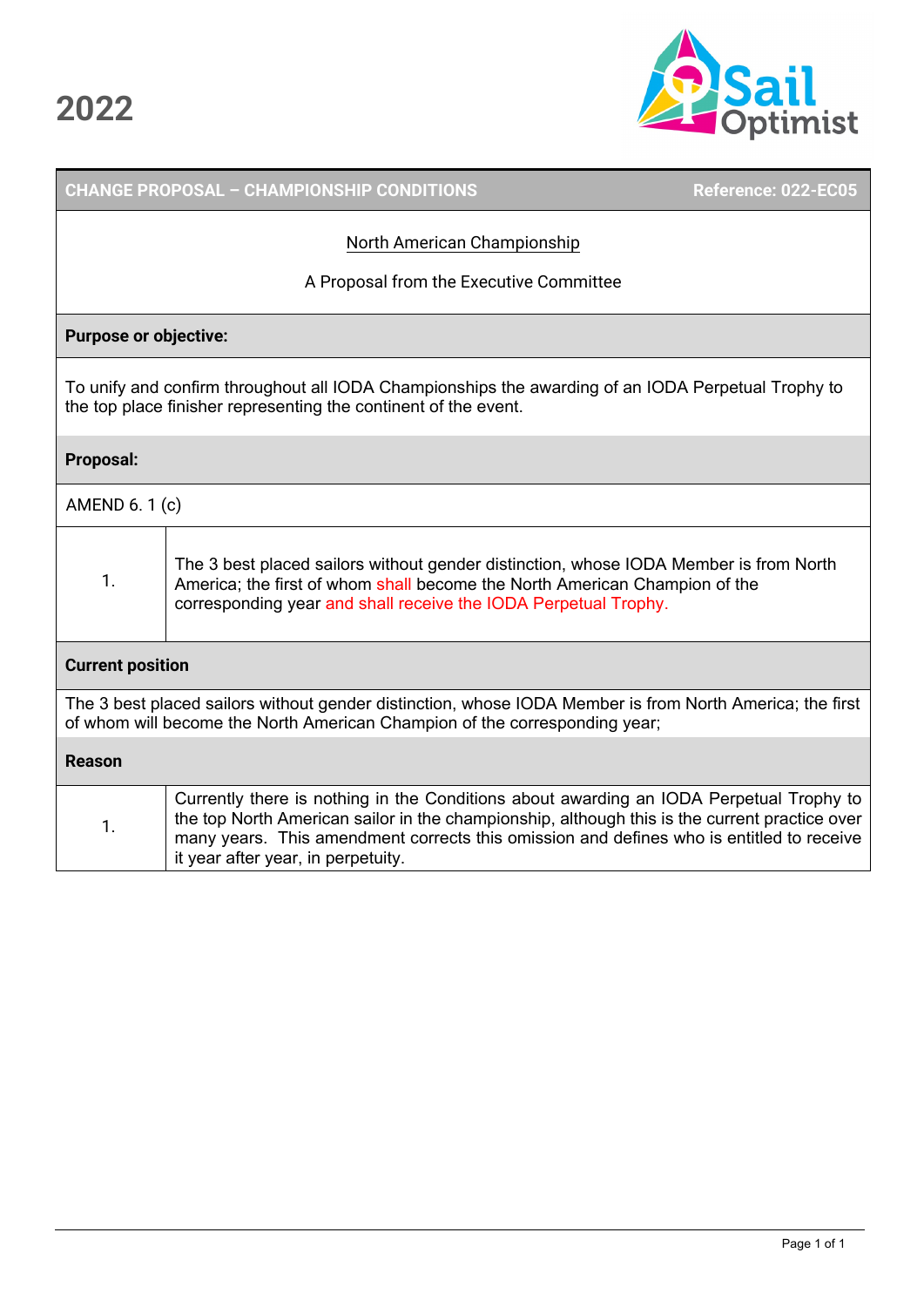

|                              | <b>CHANGE PROPOSAL - CHAMPIONSHIP CONDITIONS</b>                                                                                                                                                                                                                      | Reference: 022-EC06 |  |
|------------------------------|-----------------------------------------------------------------------------------------------------------------------------------------------------------------------------------------------------------------------------------------------------------------------|---------------------|--|
| North American Championship  |                                                                                                                                                                                                                                                                       |                     |  |
|                              | A Proposal from the Executive Committee                                                                                                                                                                                                                               |                     |  |
| <b>Purpose or objective:</b> |                                                                                                                                                                                                                                                                       |                     |  |
|                              | To unify and confirm throughout all IODA Championships the awarding of an IODA Perpetual Trophy to<br>the top placed girl representing the continent of the event.                                                                                                    |                     |  |
| <b>Proposal:</b>             |                                                                                                                                                                                                                                                                       |                     |  |
| ADD 6.1 (e)                  |                                                                                                                                                                                                                                                                       |                     |  |
| 1.                           | The IODA Perpetual Trophy shall be awarded to the top overall girl whose IODA Member<br>is from North America.                                                                                                                                                        |                     |  |
| <b>Current position</b>      |                                                                                                                                                                                                                                                                       |                     |  |
|                              |                                                                                                                                                                                                                                                                       |                     |  |
| <b>Reason</b>                |                                                                                                                                                                                                                                                                       |                     |  |
| 1.                           | Currently there is nothing in the Conditions about awarding an IODA Perpetual Trophy to<br>the top North American girl sailor in the championship. This amendment corrects this<br>omission and defines who is entitled to receive it year after year, in perpetuity. |                     |  |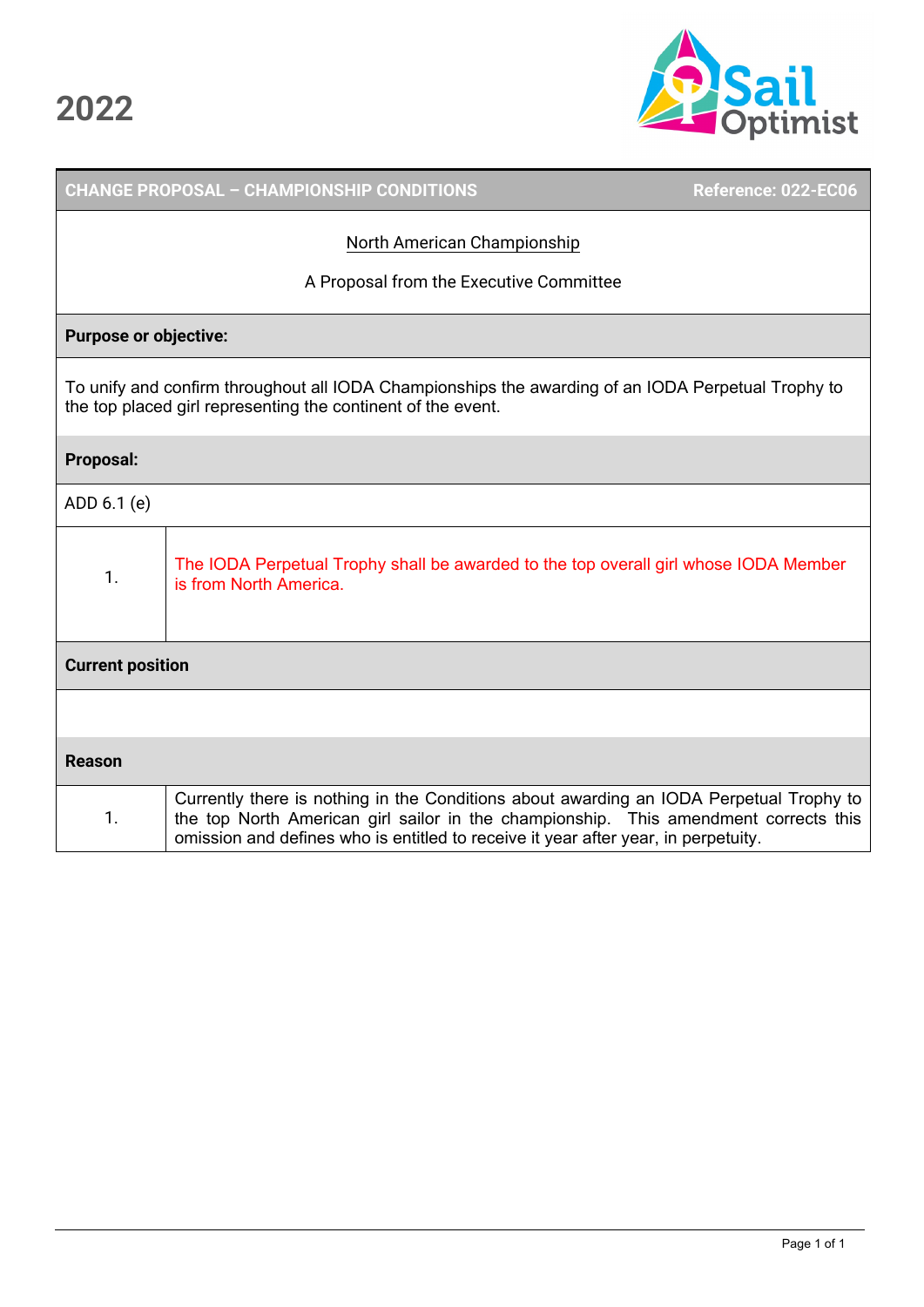

|                         | <b>CHANGE PROPOSAL - CHAMPIONSHIP CONDITIONS</b>                                                                                                                                                                                                                     | Reference: 022-EC07 |
|-------------------------|----------------------------------------------------------------------------------------------------------------------------------------------------------------------------------------------------------------------------------------------------------------------|---------------------|
|                         | North American Championship                                                                                                                                                                                                                                          |                     |
|                         | A Proposal from the Executive Committee                                                                                                                                                                                                                              |                     |
|                         | <b>Purpose or objective:</b>                                                                                                                                                                                                                                         |                     |
|                         | To unify and confirm throughout all IODA Championships the awarding of an IODA Perpetual Trophy to<br>the top placed boy representing the continent of the event.                                                                                                    |                     |
| <b>Proposal:</b>        |                                                                                                                                                                                                                                                                      |                     |
| ADD 6.1 (f)             |                                                                                                                                                                                                                                                                      |                     |
| 1.                      | The IODA Perpetual Trophy shall be awarded to the top overall boy whose IODA Member is<br>from North America.                                                                                                                                                        |                     |
| <b>Current position</b> |                                                                                                                                                                                                                                                                      |                     |
|                         |                                                                                                                                                                                                                                                                      |                     |
| <b>Reason</b>           |                                                                                                                                                                                                                                                                      |                     |
| $\mathbf{1}$ .          | Currently there is nothing in the Conditions about awarding an IODA Perpetual Trophy to the<br>top North American boy sailor in the championship. This amendment corrects this omission<br>and defines who is entitled to receive it year after year, in perpetuity. |                     |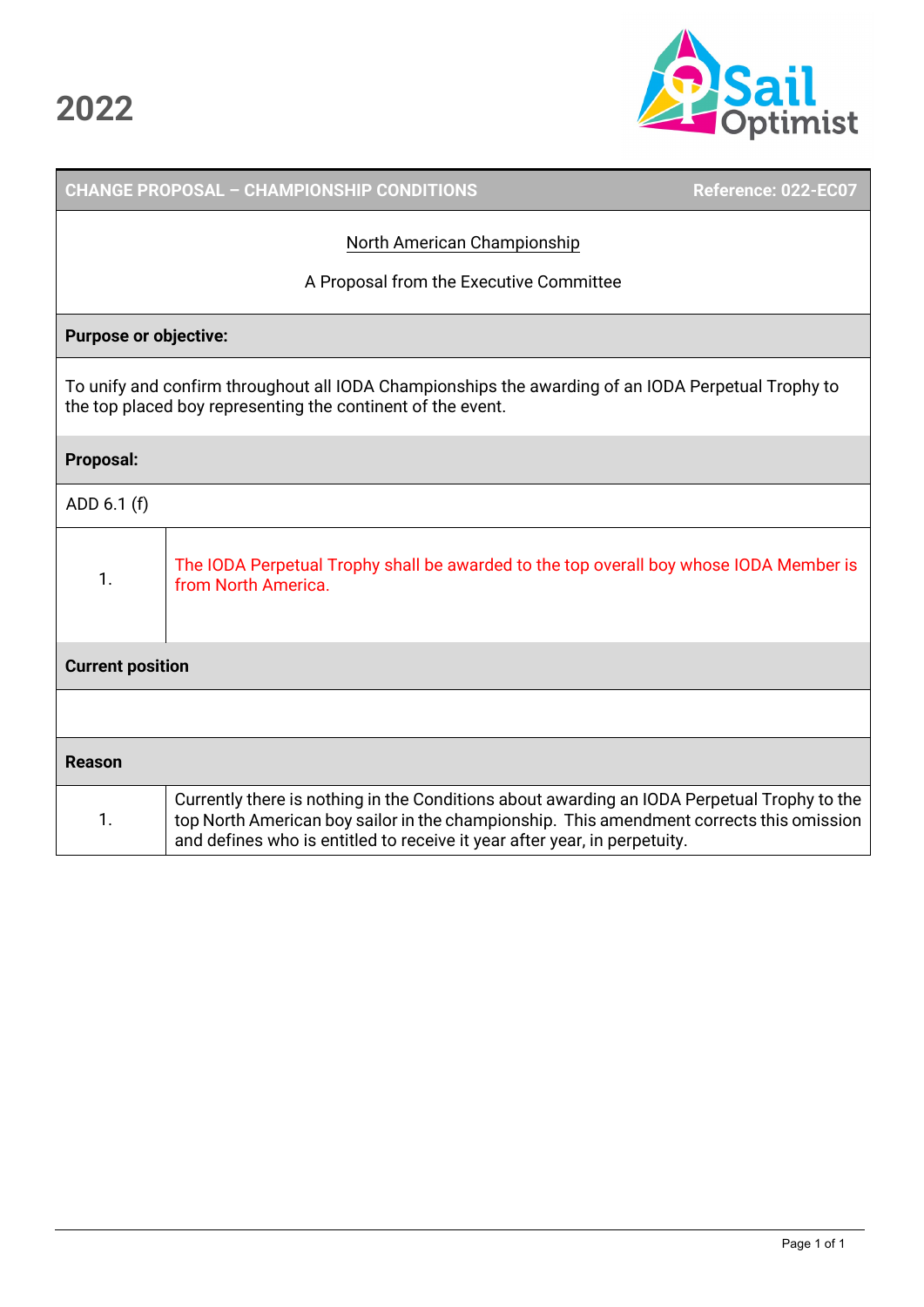

## **CHANGE PROPOSAL – CHAMPIONSHIP CONDITIONS Reference: 022-EC08**  North American Championship A Proposal from the Executive Committee **Purpose or objective:** To unify and confirm throughout all IODA Championships the awarding of an IODA Perpetual Trophy to the top placed finisher(s) from the continent of the event. **Proposal:**  AMEND 6.2 (a) 1. The 3 best placed teams in the North American Team Racing Championship. The first of these teams shall be the North American Team Racing Champion of the corresponding year and shall receive the IODA Perpetual Trophy. **Current position** The 3 best placed teams in the North American Team Racing Championship. The first of these teams shall be the North American Team Racing Champion of the corresponding year; **Reason**  1. Currently there is nothing in the Conditions about awarding an IODA Perpetual Trophy to the top North American team in the TRNAM. This amendment corrects this omission and defines who is entitled to receive it year after year, in perpetuity.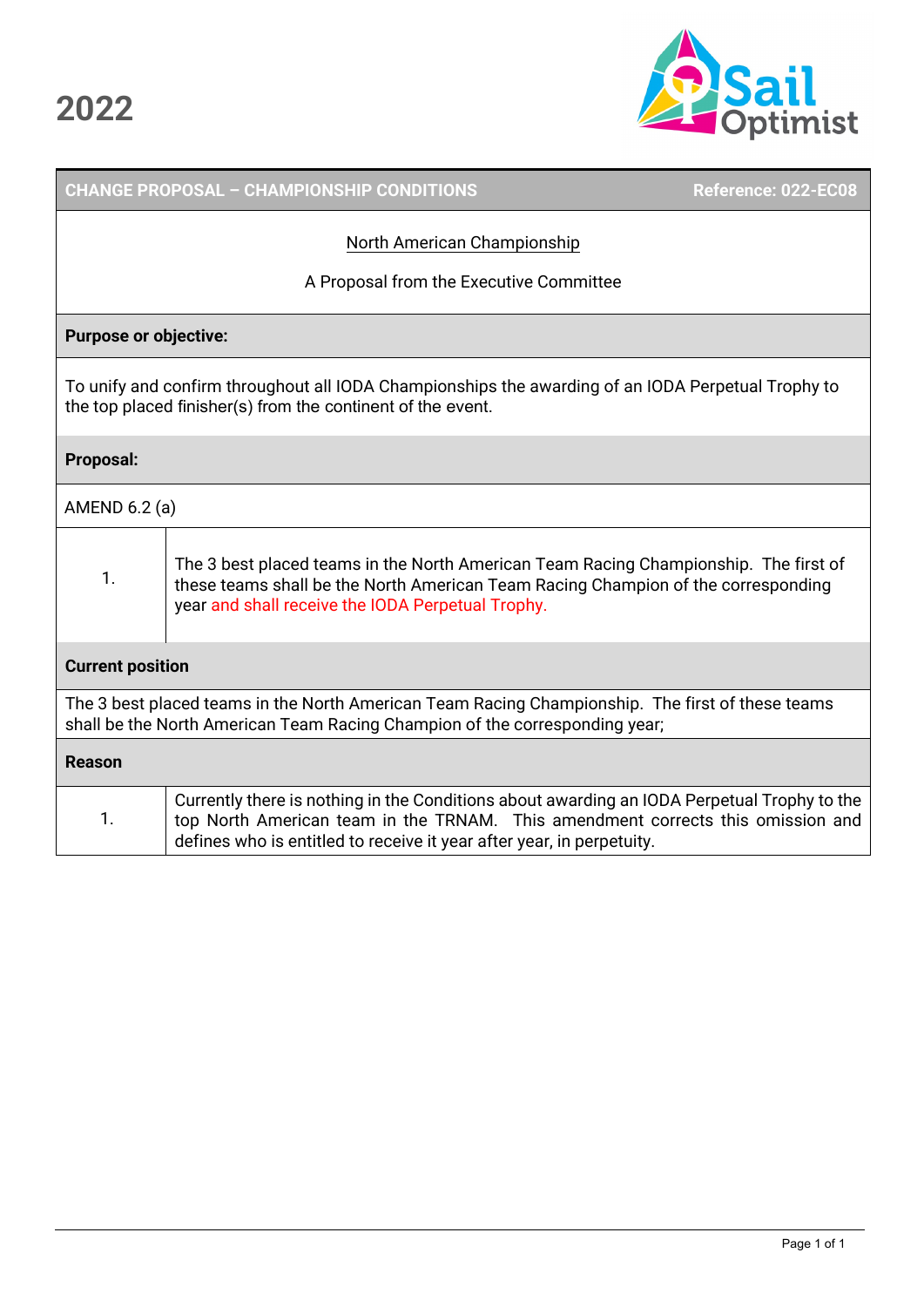

|                                                                                                                                                                                        | <b>CHANGE PROPOSAL - CHAMPIONSHIP CONDITIONS</b>                                                                                                                                                                                                                                                                    | Reference: 022-EC09 |  |  |
|----------------------------------------------------------------------------------------------------------------------------------------------------------------------------------------|---------------------------------------------------------------------------------------------------------------------------------------------------------------------------------------------------------------------------------------------------------------------------------------------------------------------|---------------------|--|--|
|                                                                                                                                                                                        | South American Championship                                                                                                                                                                                                                                                                                         |                     |  |  |
|                                                                                                                                                                                        | A Proposal from the Executive Committee                                                                                                                                                                                                                                                                             |                     |  |  |
| <b>Purpose or objective:</b>                                                                                                                                                           |                                                                                                                                                                                                                                                                                                                     |                     |  |  |
|                                                                                                                                                                                        | To unify and confirm throughout all IODA Championships the awarding of an IODA Perpetual Trophy to<br>the top placed finisher(s) from the continent of the event.                                                                                                                                                   |                     |  |  |
| Proposal:                                                                                                                                                                              |                                                                                                                                                                                                                                                                                                                     |                     |  |  |
| AMEND 6.1 (b)                                                                                                                                                                          |                                                                                                                                                                                                                                                                                                                     |                     |  |  |
| 1.                                                                                                                                                                                     | The 3 best placed sailors without gender distinction, whose IODA Member is from South<br>America; the first of whom shall become the South American Champion of the<br>corresponding year and shall receive the IODA Perpetual Trophy.                                                                              |                     |  |  |
| <b>Current position</b>                                                                                                                                                                |                                                                                                                                                                                                                                                                                                                     |                     |  |  |
| The 3 best placed sailors without gender distinction, whose IODA Member is from South America; the<br>first of whom will become the South American Champion of the corresponding year; |                                                                                                                                                                                                                                                                                                                     |                     |  |  |
| <b>Reason</b>                                                                                                                                                                          |                                                                                                                                                                                                                                                                                                                     |                     |  |  |
| 1.                                                                                                                                                                                     | Currently there is nothing in the Conditions about awarding an IODA Perpetual Trophy to the<br>top South American placed sailor in the event only a vague reference about a permanent<br>trophy. This amendment corrects this omission and defines who is entitled to receive it year<br>after year, in perpetuity. |                     |  |  |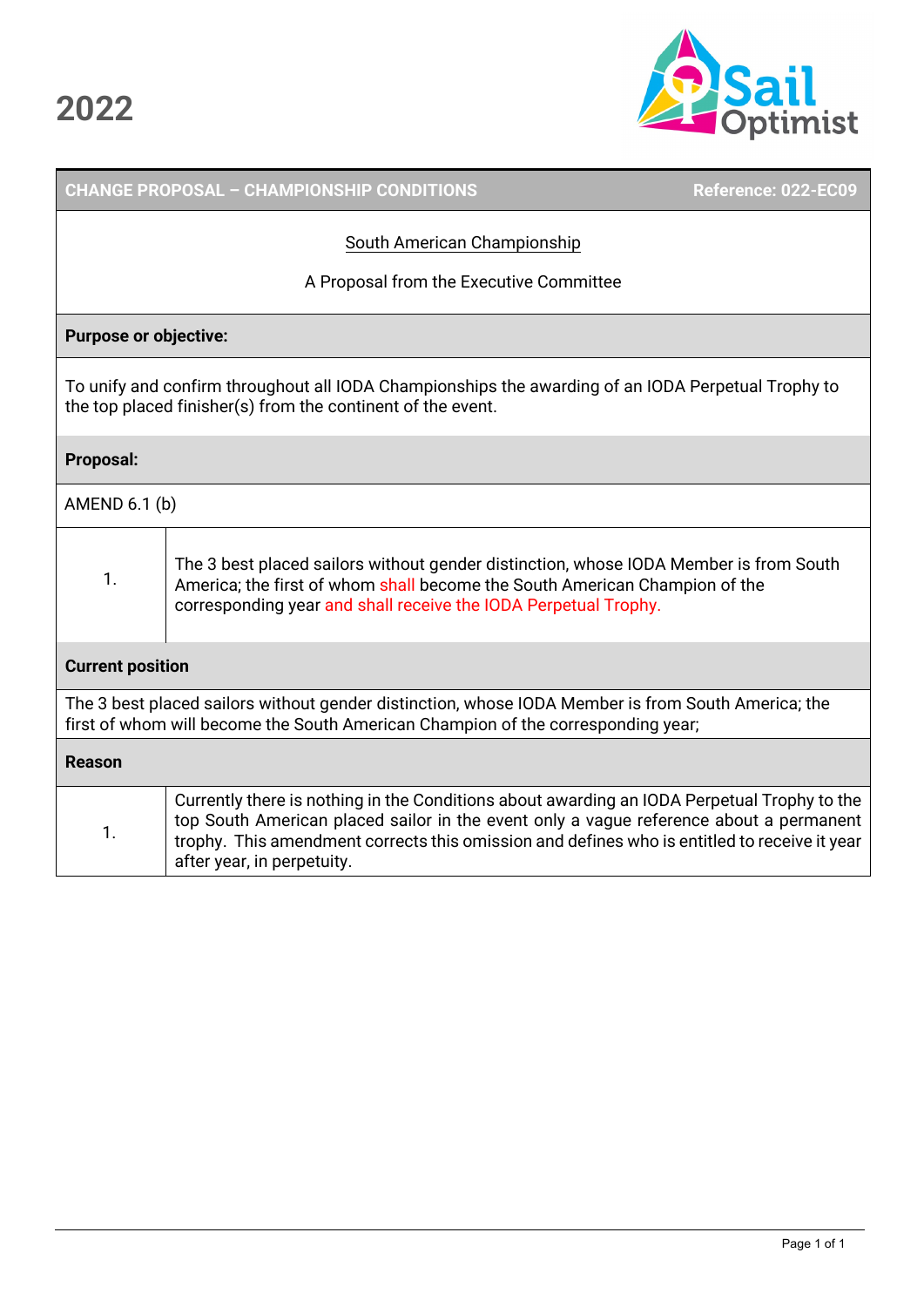

|                              | <b>CHANGE PROPOSAL - CHAMPIONSHIP CONDITIONS</b>                                                                                                                                                                                           | Reference: 022-EC10 |
|------------------------------|--------------------------------------------------------------------------------------------------------------------------------------------------------------------------------------------------------------------------------------------|---------------------|
|                              | <b>South American Championship</b>                                                                                                                                                                                                         |                     |
|                              | A Proposal from the Executive Committee                                                                                                                                                                                                    |                     |
| <b>Purpose or objective:</b> |                                                                                                                                                                                                                                            |                     |
|                              | To unify and confirm throughout all IODA Championships the awarding of an IODA Perpetual Trophy to<br>the top placed girl from the continent of the event.                                                                                 |                     |
| <b>Proposal:</b>             |                                                                                                                                                                                                                                            |                     |
| Replace 6.1 (e) with:        |                                                                                                                                                                                                                                            |                     |
| 1.                           | The IODA Perpetual Trophy shall be awarded to the top placed girl whose IODA Member is<br>from South America.                                                                                                                              |                     |
| <b>Current position</b>      |                                                                                                                                                                                                                                            |                     |
|                              | The best placed girl whose IODA Member is South American;                                                                                                                                                                                  |                     |
| <b>Reason</b>                |                                                                                                                                                                                                                                            |                     |
| 1.                           | Currently there is nothing in the Conditions about awarding an IODA Perpetual Trophy to the<br>top South American girl. This amendment corrects this omission and defines who is entitled<br>to receive it year after year, in perpetuity. |                     |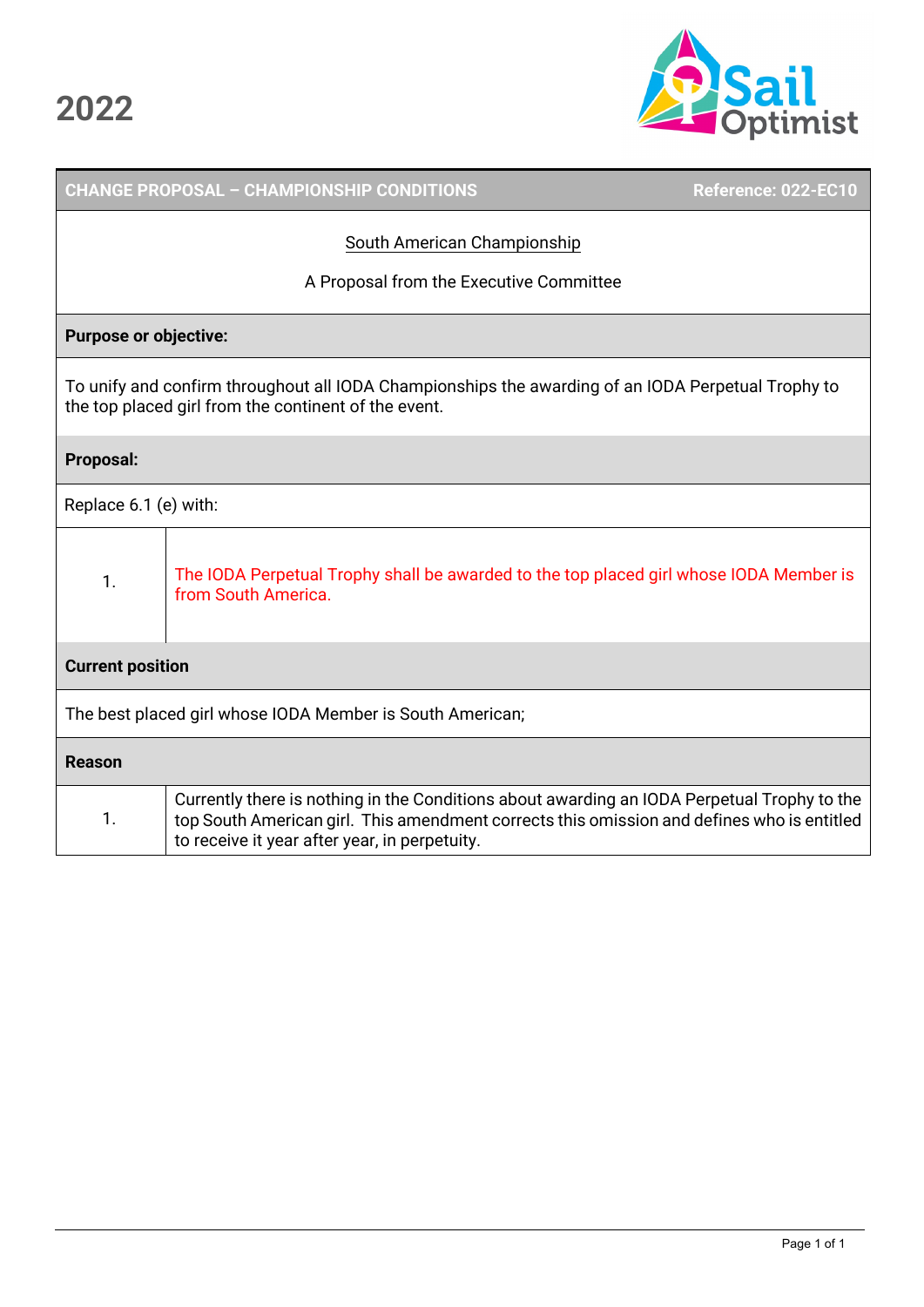

|                                                          | <b>CHANGE PROPOSAL - CHAMPIONSHIP CONDITIONS</b>                                                                                                                                                                                          | Reference: 022-EC11 |  |  |
|----------------------------------------------------------|-------------------------------------------------------------------------------------------------------------------------------------------------------------------------------------------------------------------------------------------|---------------------|--|--|
|                                                          | South American Championship                                                                                                                                                                                                               |                     |  |  |
|                                                          | A Proposal from the Executive Committee                                                                                                                                                                                                   |                     |  |  |
| <b>Purpose or objective:</b>                             |                                                                                                                                                                                                                                           |                     |  |  |
|                                                          | To unify and confirm throughout all IODA Championships the awarding of an IODA Perpetual Trophy to<br>the top placed boy from the continent of the event.                                                                                 |                     |  |  |
| <b>Proposal:</b>                                         |                                                                                                                                                                                                                                           |                     |  |  |
| Replace 6.1 (f) with:                                    |                                                                                                                                                                                                                                           |                     |  |  |
| 1.                                                       | The IODA Perpetual Trophy shall be awarded to the top placed boy whose IODA Member is<br>from South America.                                                                                                                              |                     |  |  |
| <b>Current position</b>                                  |                                                                                                                                                                                                                                           |                     |  |  |
| The best placed boy whose IODA Member is South American; |                                                                                                                                                                                                                                           |                     |  |  |
| <b>Reason</b>                                            |                                                                                                                                                                                                                                           |                     |  |  |
| 1.                                                       | Currently there is nothing in the Conditions about awarding an IODA Perpetual Trophy to the<br>top South American boy. This amendment corrects this omission and defines who is<br>entitled to receive it year after year, in perpetuity. |                     |  |  |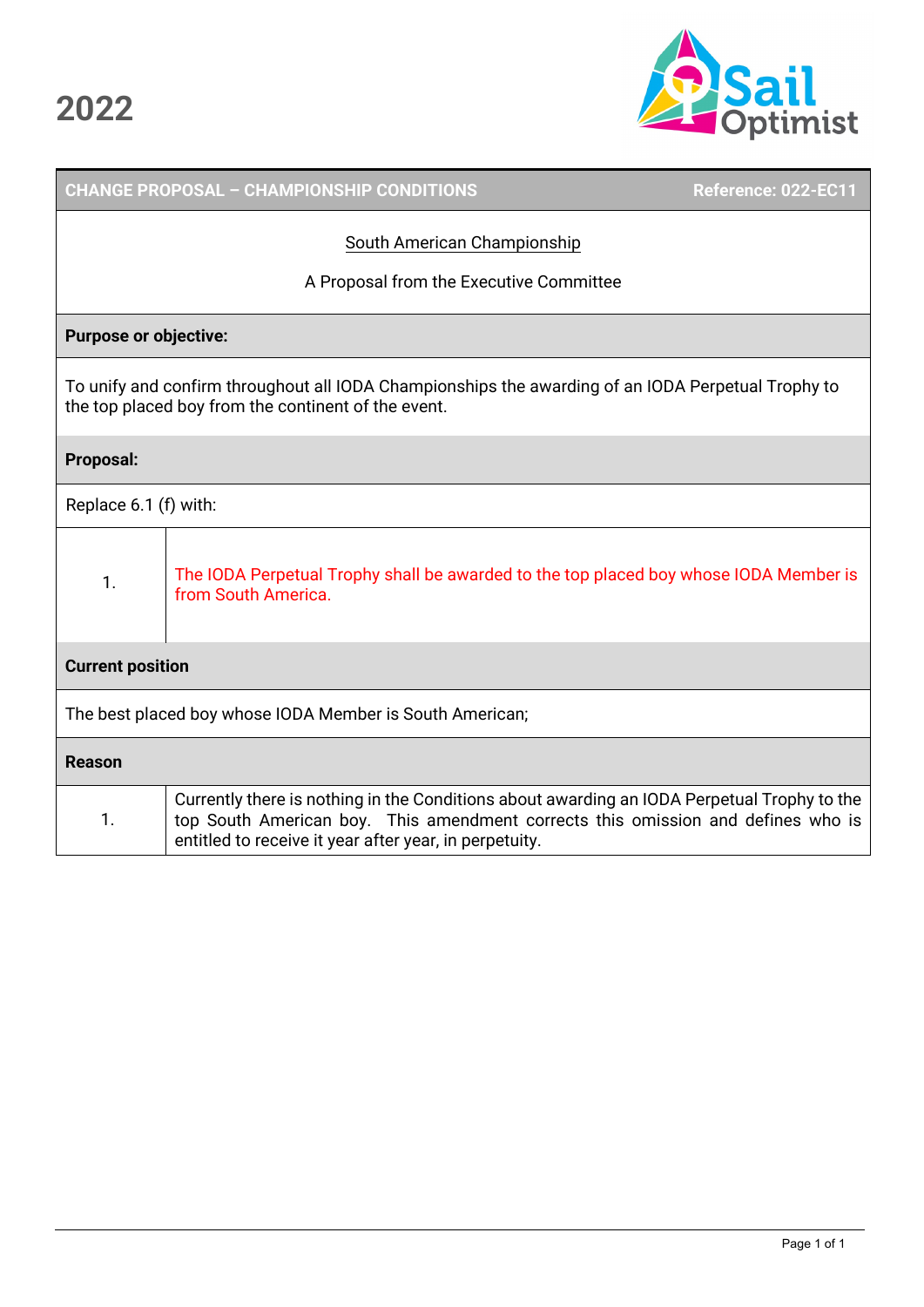Г



|                                                                                                  | CHANGE PROPOSAL - CHAMPIONSHIP CONDITIONS                                                                                                           | <b>Reference: 022-EC 12</b> |  |
|--------------------------------------------------------------------------------------------------|-----------------------------------------------------------------------------------------------------------------------------------------------------|-----------------------------|--|
| "South American Championship"                                                                    |                                                                                                                                                     |                             |  |
|                                                                                                  | A Proposal from the "Executive Committee"                                                                                                           |                             |  |
| <b>Purpose or objective:</b>                                                                     |                                                                                                                                                     |                             |  |
| To unify and confirm throughout all IODA Championships the awarding of prizes in the Conditions. |                                                                                                                                                     |                             |  |
| <b>Proposal:</b>                                                                                 |                                                                                                                                                     |                             |  |
| Remove 6. 1 (d)                                                                                  |                                                                                                                                                     |                             |  |
| 1.                                                                                               | The best placed boy regardless of his continent of residence,                                                                                       |                             |  |
| <b>Current position</b>                                                                          |                                                                                                                                                     |                             |  |
| The best placed boy regardless of his continent of residence.                                    |                                                                                                                                                     |                             |  |
| <b>Reason</b>                                                                                    |                                                                                                                                                     |                             |  |
| 1.                                                                                               | This Condition is covered under Condition 7.1 (a) for the Continental<br>Housekeeping.<br>Championships and therefore does not need to be repeated. |                             |  |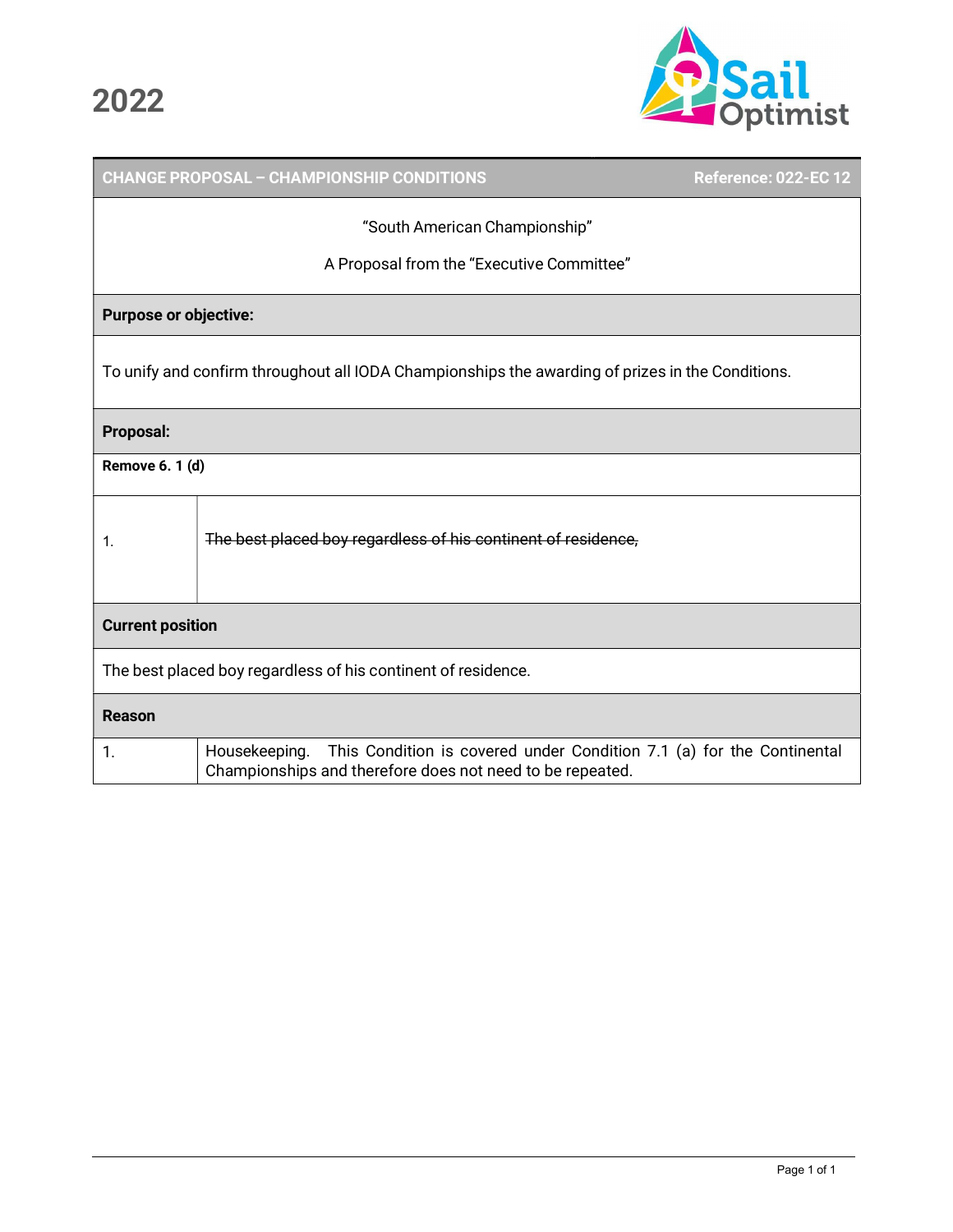

## **CHANGE PROPOSAL – CHAMPIONSHIP CONDITIONS Reference: 022-EC13**  South American Championship A Proposal from the Executive Committee **Purpose or objective:** To unify and confirm throughout all IODA Championships the awarding of an IODA Perpetual Trophy to the top placed finisher(s) from the continent of the event. **Proposal:**  AMEND 6.2 (a) 1. The 3 best placed teams in the South American Team Racing Championship. The first of these teams shall be the South American Team Racing Champion of the corresponding year and shall receive the IODA Perpetual Trophy. **Current position** The 3 best placed teams in the South American Team Racing Championship. The first of these teams will be the South American Team Racing Champion of the corresponding year; **Reason**  1. Currently there is nothing in the Conditions about awarding an IODA Perpetual Trophy to the top South American team in the TRSAM. This amendment corrects this omission and defines who is entitled to receive it year after year, in perpetuity.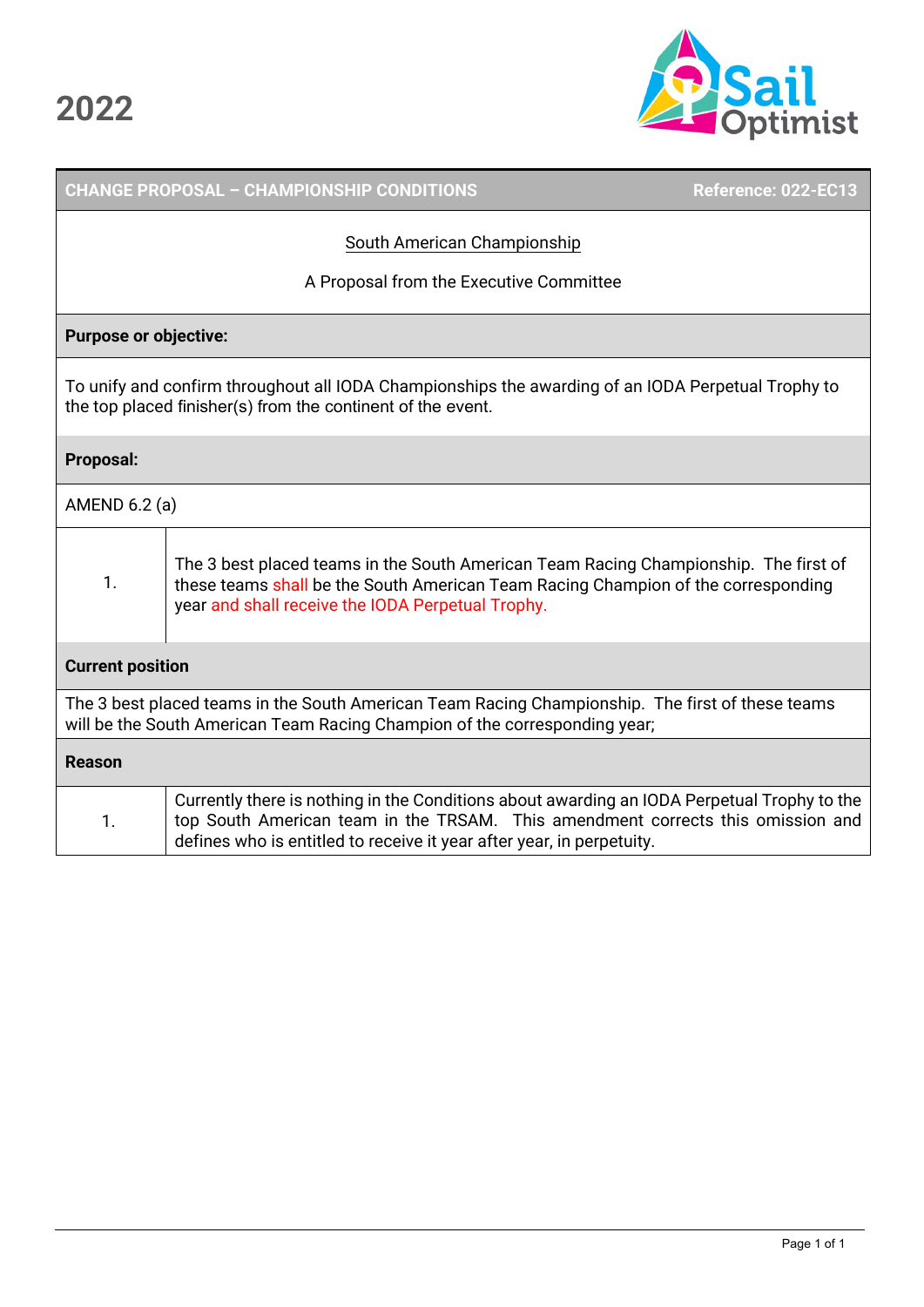

|                         | <b>CHANGE PROPOSAL - CHAMPIONSHIP CONDITIONS</b>                                                                                                                                                                                                                                   | Reference: 022-EC14 |
|-------------------------|------------------------------------------------------------------------------------------------------------------------------------------------------------------------------------------------------------------------------------------------------------------------------------|---------------------|
|                         | Asian & Oceanian Championship                                                                                                                                                                                                                                                      |                     |
|                         | A Proposal from the Executive Committee                                                                                                                                                                                                                                            |                     |
|                         | <b>Purpose or objective:</b>                                                                                                                                                                                                                                                       |                     |
|                         | To unify and confirm throughout all IODA Championships the awarding of an IODA Perpetual Trophy to<br>the top placed girl from the continent of the event.                                                                                                                         |                     |
| <b>Proposal:</b>        |                                                                                                                                                                                                                                                                                    |                     |
| ADD 6.1 (f)             |                                                                                                                                                                                                                                                                                    |                     |
| 1.                      | The IODA Perpetual Trophy shall be awarded to the top placed girl whose IODA Member is<br>from Asia or Oceania.                                                                                                                                                                    |                     |
| <b>Current position</b> |                                                                                                                                                                                                                                                                                    |                     |
|                         |                                                                                                                                                                                                                                                                                    |                     |
| <b>Reason</b>           |                                                                                                                                                                                                                                                                                    |                     |
| 1.                      | Currently there is nothing in the Conditions about awarding an IODA Perpetual Trophy to<br>the top girl sailor in the championship from either Asia or Oceania. This amendment corrects<br>this omission and defines who is entitled to receive it year after year, in perpetuity. |                     |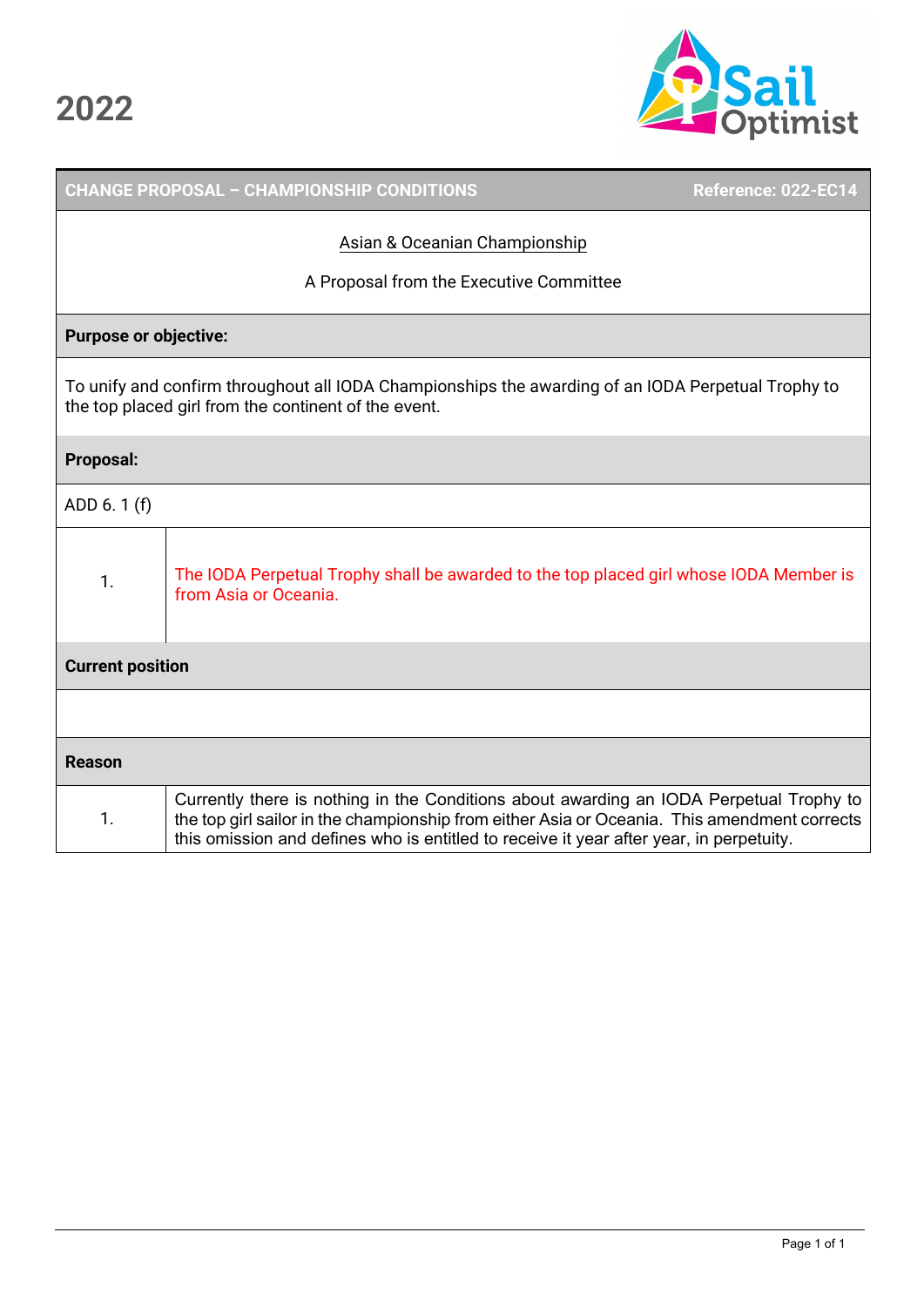

|                              | <b>CHANGE PROPOSAL - CHAMPIONSHIP CONDITIONS</b>                                                                                                                                                                                                                                  | Reference: 022-EC15 |
|------------------------------|-----------------------------------------------------------------------------------------------------------------------------------------------------------------------------------------------------------------------------------------------------------------------------------|---------------------|
|                              | Asian & Oceanian Championship                                                                                                                                                                                                                                                     |                     |
|                              | A Proposal from the Executive Committee                                                                                                                                                                                                                                           |                     |
| <b>Purpose or objective:</b> |                                                                                                                                                                                                                                                                                   |                     |
|                              | To unify and confirm throughout all IODA Championships the awarding of an IODA Perpetual Trophy to<br>the top placed boy from the continent of the event.                                                                                                                         |                     |
| <b>Proposal:</b>             |                                                                                                                                                                                                                                                                                   |                     |
| ADD 6.1(g)                   |                                                                                                                                                                                                                                                                                   |                     |
| 1.                           | The IODA Perpetual Trophy shall be awarded to the top placed boy whose IODA Member is<br>from Asia or Oceania.                                                                                                                                                                    |                     |
| <b>Current position</b>      |                                                                                                                                                                                                                                                                                   |                     |
|                              |                                                                                                                                                                                                                                                                                   |                     |
| <b>Reason</b>                |                                                                                                                                                                                                                                                                                   |                     |
| 1.                           | Currently there is nothing in the Conditions about awarding an IODA Perpetual Trophy to<br>the top boy sailor in the championship from either Asia or Oceania. This amendment<br>corrects this omission and defines who is entitled to receive it year after year, in perpetuity. |                     |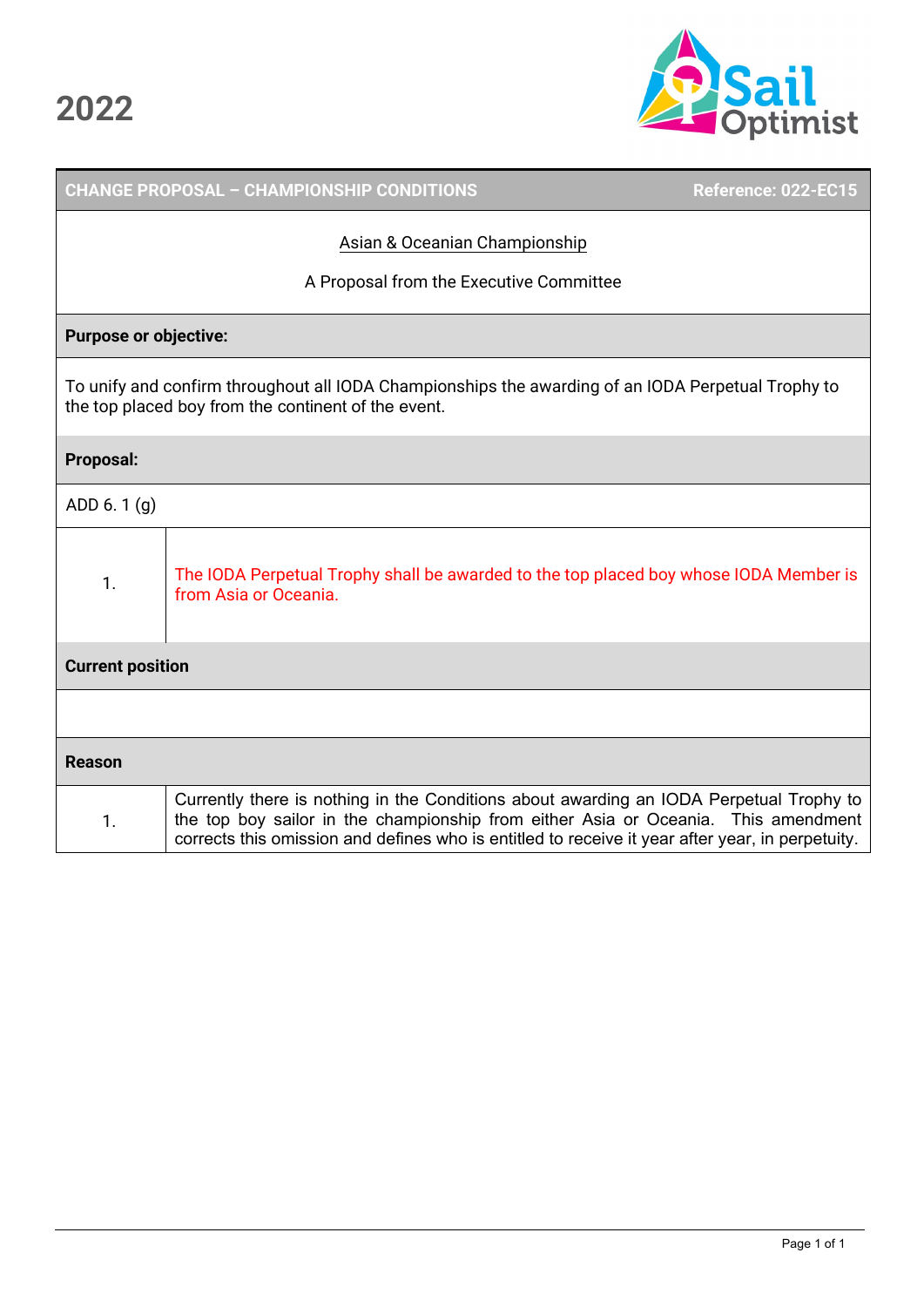

|                               | <b>CHANGE PROPOSAL - CHAMPIONSHIP CONDITIONS</b>                                                                                                                                                                                                                              | Reference: 022-EC16 |
|-------------------------------|-------------------------------------------------------------------------------------------------------------------------------------------------------------------------------------------------------------------------------------------------------------------------------|---------------------|
| Asian & Oceanian Championship |                                                                                                                                                                                                                                                                               |                     |
|                               | A Proposal from the "Executive Committee"                                                                                                                                                                                                                                     |                     |
| <b>Purpose or objective:</b>  |                                                                                                                                                                                                                                                                               |                     |
|                               | To unify and confirm throughout all IODA Championships the awarding of an IODA Perpetual Trophy to<br>the top placed finisher from the continents of the event.                                                                                                               |                     |
| <b>Proposal:</b>              |                                                                                                                                                                                                                                                                               |                     |
| ADD 6.1(h)                    |                                                                                                                                                                                                                                                                               |                     |
| 1.                            | The IODA Perpetual Trophy shall be awarded to the top placed sailor overall, without<br>gender distinction, whose IODA Member is from either Asia or Oceania, and this sailor<br>shall be the Asian & Oceanian Champion of the corresponding year.                            |                     |
| <b>Current position</b>       |                                                                                                                                                                                                                                                                               |                     |
|                               |                                                                                                                                                                                                                                                                               |                     |
| <b>Reason</b>                 |                                                                                                                                                                                                                                                                               |                     |
| 1.                            | Currently there is nothing in the Conditions about awarding an IODA Perpetual Trophy to<br>the top placed sailor in the championship from Asia or Oceania. This amendment corrects<br>this omission and defines who is entitled to receive it year after year, in perpetuity. |                     |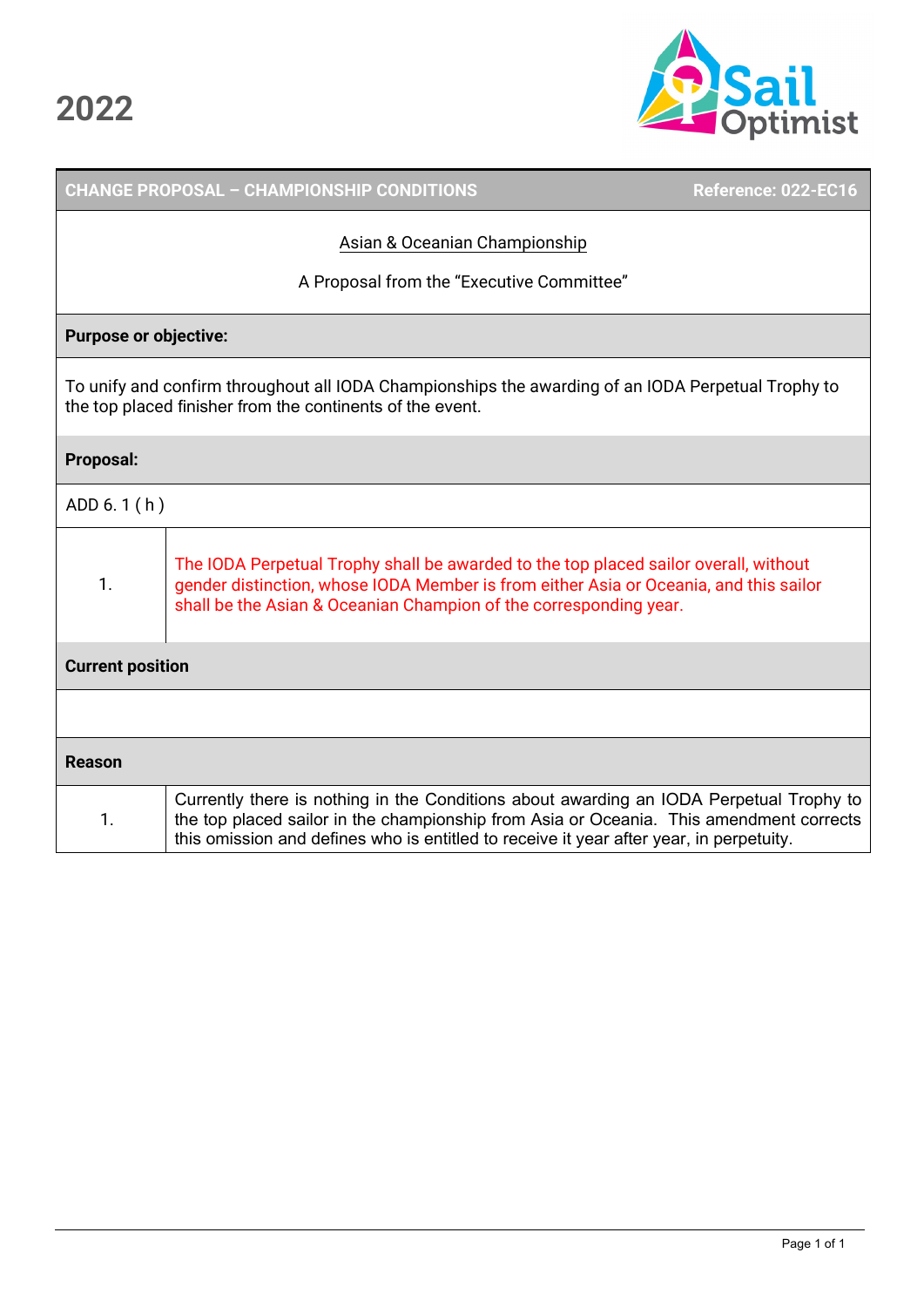

|                               |                                                                                                                                                                                                                                            | <b>CHANGE PROPOSAL - CHAMPIONSHIP CONDITIONS</b>                                                                                                                                                                                                                     | Reference: 022-EC17 |
|-------------------------------|--------------------------------------------------------------------------------------------------------------------------------------------------------------------------------------------------------------------------------------------|----------------------------------------------------------------------------------------------------------------------------------------------------------------------------------------------------------------------------------------------------------------------|---------------------|
| Asian & Oceanian Championship |                                                                                                                                                                                                                                            |                                                                                                                                                                                                                                                                      |                     |
|                               |                                                                                                                                                                                                                                            | A Proposal from the Executive Committee                                                                                                                                                                                                                              |                     |
| <b>Purpose or objective:</b>  |                                                                                                                                                                                                                                            |                                                                                                                                                                                                                                                                      |                     |
|                               |                                                                                                                                                                                                                                            | To unify and confirm throughout all IODA Championships the awarding of an IODA Perpetual Trophy to<br>the top placed finisher from the continents of the event.                                                                                                      |                     |
| <b>Proposal:</b>              |                                                                                                                                                                                                                                            |                                                                                                                                                                                                                                                                      |                     |
| ADD 6.2 (e)                   |                                                                                                                                                                                                                                            |                                                                                                                                                                                                                                                                      |                     |
| 1.                            | The best placed team in the Asian & Oceanian Team Racing Championship whose member<br>is from Asia or Oceania shall be the Asian & Oceanian Team Racing Champion of the<br>corresponding year and shall receive the IODA Perpetual Trophy. |                                                                                                                                                                                                                                                                      |                     |
| <b>Current position</b>       |                                                                                                                                                                                                                                            |                                                                                                                                                                                                                                                                      |                     |
|                               |                                                                                                                                                                                                                                            |                                                                                                                                                                                                                                                                      |                     |
| <b>Reason</b>                 |                                                                                                                                                                                                                                            |                                                                                                                                                                                                                                                                      |                     |
| 1.                            |                                                                                                                                                                                                                                            | Currently there is nothing in the Conditions about awarding an IODA Perpetual Trophy to<br>the top placed team from Asia or Oceania in the TRAOC. This amendment corrects this<br>omission and defines who is entitled to receive it year after year, in perpetuity. |                     |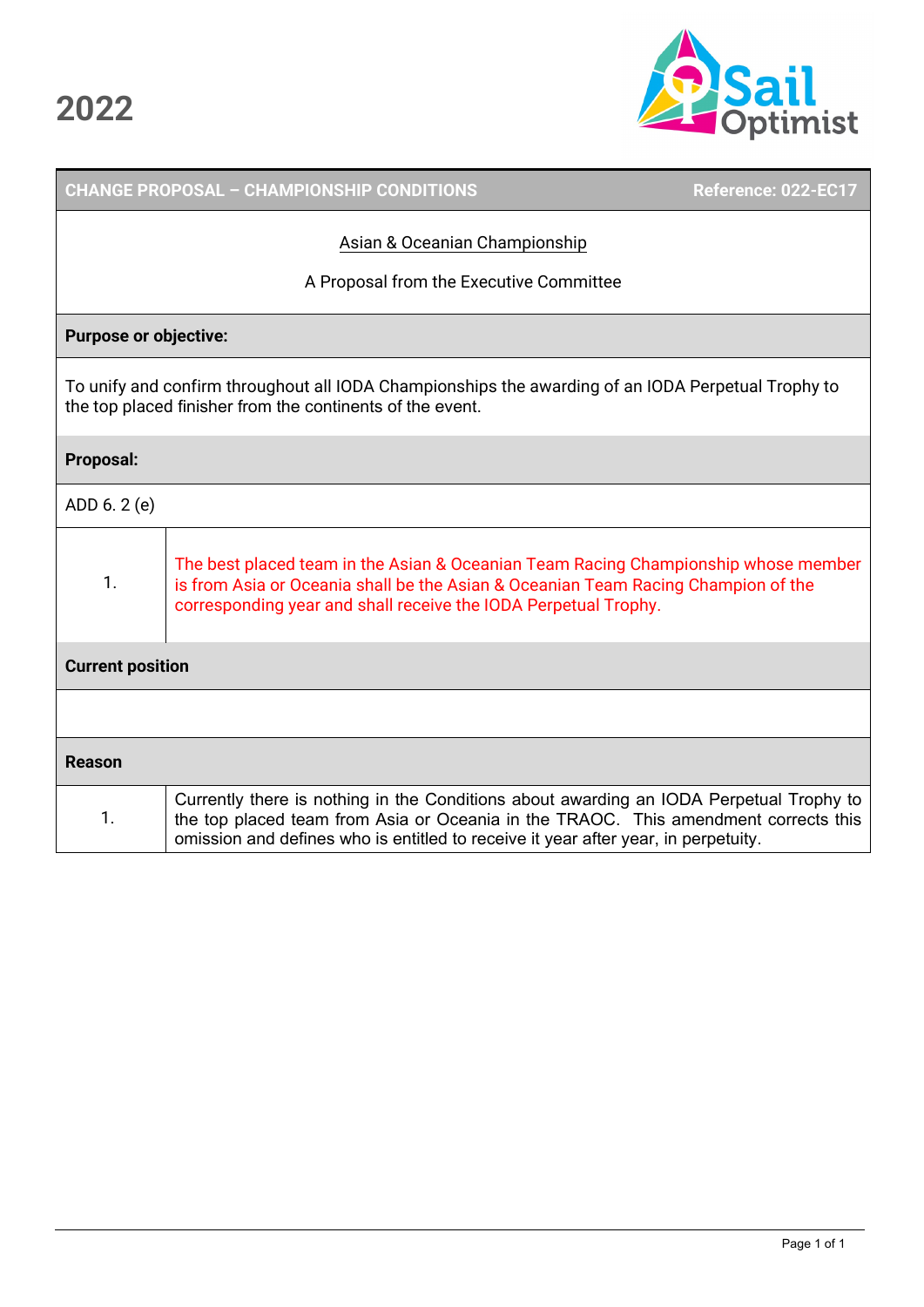

|                                                                                                                                                                          | <b>CHANGE PROPOSAL - CHAMPIONSHIP CONDITIONS</b>                                                                                                                                                                                                          | Reference: 022-EC18 |  |
|--------------------------------------------------------------------------------------------------------------------------------------------------------------------------|-----------------------------------------------------------------------------------------------------------------------------------------------------------------------------------------------------------------------------------------------------------|---------------------|--|
| African Championship                                                                                                                                                     |                                                                                                                                                                                                                                                           |                     |  |
|                                                                                                                                                                          | A Proposal from the Executive Committee                                                                                                                                                                                                                   |                     |  |
| <b>Purpose or objective:</b>                                                                                                                                             |                                                                                                                                                                                                                                                           |                     |  |
|                                                                                                                                                                          | To unify and confirm throughout all IODA Championships the awarding of an IODA Perpetual Trophy to<br>the top place finisher representing the continent of the event.                                                                                     |                     |  |
| <b>Proposal:</b>                                                                                                                                                         |                                                                                                                                                                                                                                                           |                     |  |
| AMEND 6.1 (c)                                                                                                                                                            |                                                                                                                                                                                                                                                           |                     |  |
| 1.                                                                                                                                                                       | The 3 best placed sailors without gender distinction, whose IODA Member is from Africa;<br>the first of whom shall become the African Champion of the corresponding year and shall<br>receive the IODA Perpetual Trophy.                                  |                     |  |
| <b>Current position</b>                                                                                                                                                  |                                                                                                                                                                                                                                                           |                     |  |
| The 3 best placed sailors without gender distinction, whose IODA Member is from Africa; the first of<br>whom will become the African Champion of the corresponding year; |                                                                                                                                                                                                                                                           |                     |  |
| <b>Reason</b>                                                                                                                                                            |                                                                                                                                                                                                                                                           |                     |  |
| 1.                                                                                                                                                                       | Currently there is nothing in the Conditions about awarding an IODA Perpetual Trophy to<br>the top African sailor in the championship. This amendment corrects this omission and<br>defines who is entitled to receive it year after year, in perpetuity. |                     |  |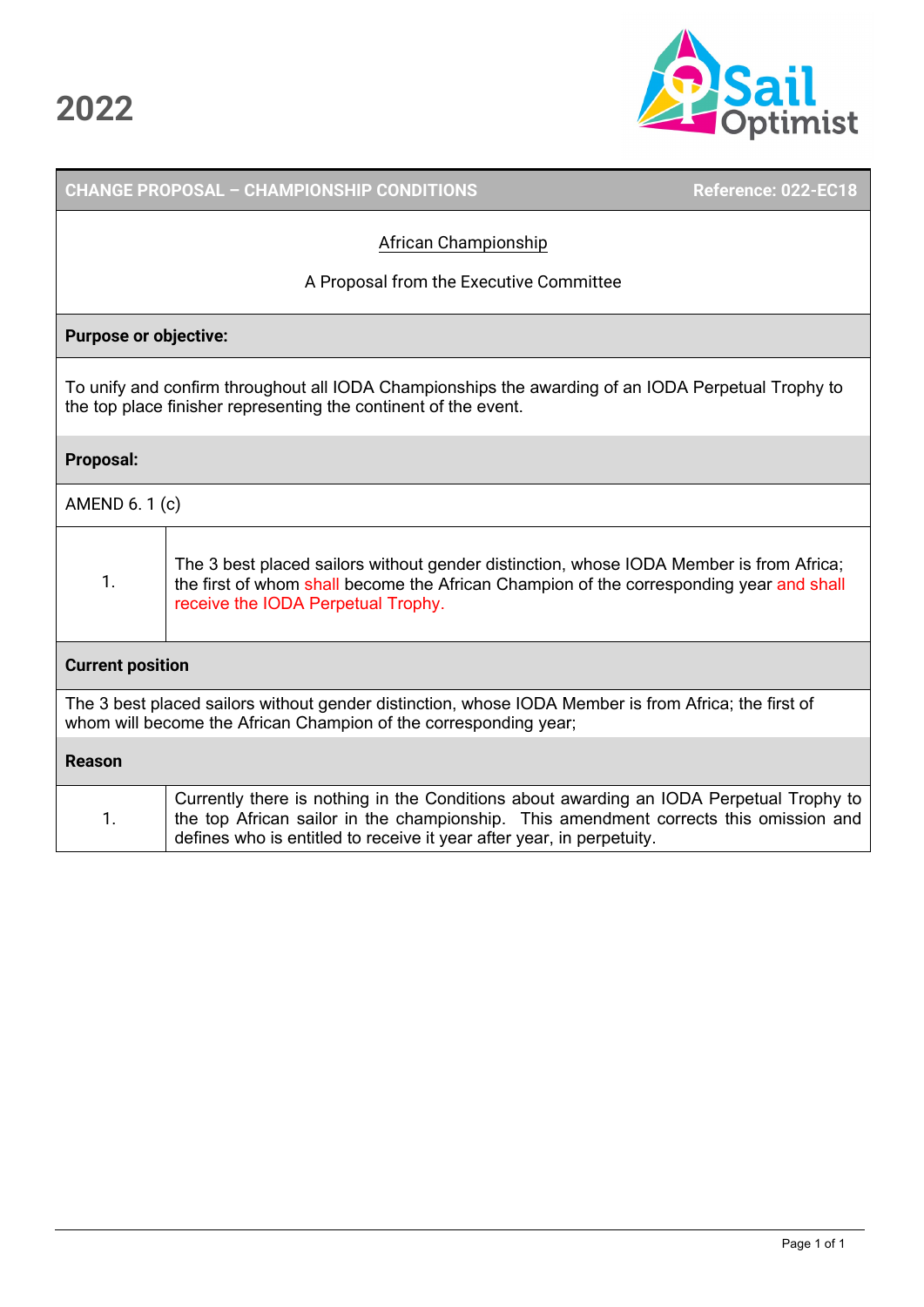

|                         | <b>CHANGE PROPOSAL - CHAMPIONSHIP CONDITIONS</b>                                                                                                                                                                                                               | Reference: 022-EC19 |
|-------------------------|----------------------------------------------------------------------------------------------------------------------------------------------------------------------------------------------------------------------------------------------------------------|---------------------|
|                         | African Championship                                                                                                                                                                                                                                           |                     |
|                         | A Proposal from the Executive Committee                                                                                                                                                                                                                        |                     |
|                         | <b>Purpose or objective:</b>                                                                                                                                                                                                                                   |                     |
|                         | To unify and confirm throughout all IODA Championships the awarding of an IODA Perpetual Trophy to<br>the top place girl representing the continent of the event.                                                                                              |                     |
| <b>Proposal:</b>        |                                                                                                                                                                                                                                                                |                     |
| ADD 6.1 (d)             |                                                                                                                                                                                                                                                                |                     |
| 1.                      | The IODA Perpetual Trophy shall be awarded to the top placed girl whose IODA Member is<br>from Africa.                                                                                                                                                         |                     |
| <b>Current position</b> |                                                                                                                                                                                                                                                                |                     |
|                         |                                                                                                                                                                                                                                                                |                     |
| <b>Reason</b>           |                                                                                                                                                                                                                                                                |                     |
| 1.                      | Currently there is nothing in the Conditions about awarding an IODA Perpetual Trophy to<br>the top African girl sailor in the championship. This amendment corrects this omission and<br>defines who is entitled to receive it year after year, in perpetuity. |                     |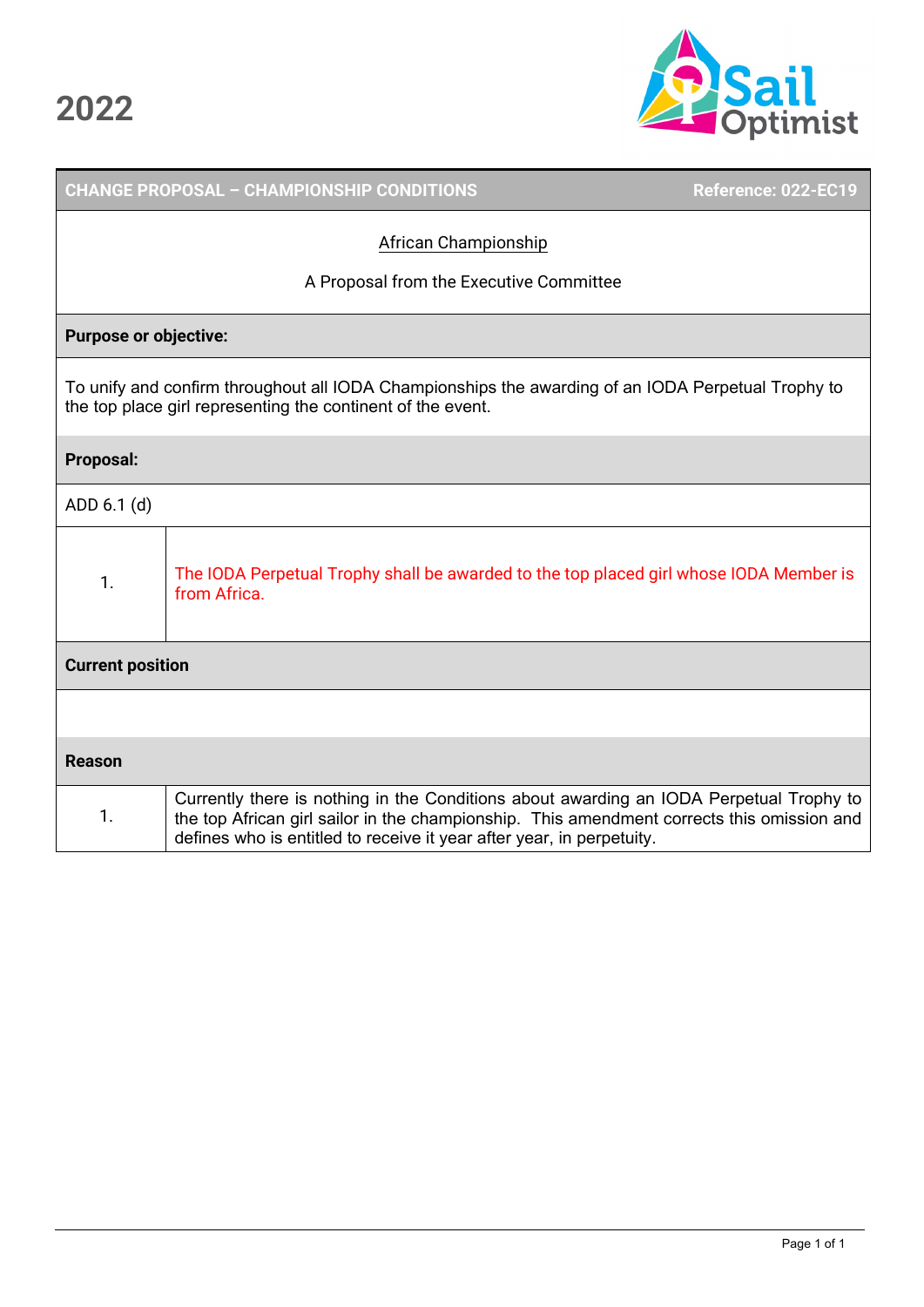

|                         | <b>CHANGE PROPOSAL - CHAMPIONSHIP CONDITIONS</b>                                                                                                                                                                                                              | Reference: 022-EC20 |
|-------------------------|---------------------------------------------------------------------------------------------------------------------------------------------------------------------------------------------------------------------------------------------------------------|---------------------|
|                         | African Championship                                                                                                                                                                                                                                          |                     |
|                         | A Proposal from the Executive Committee                                                                                                                                                                                                                       |                     |
|                         | <b>Purpose or objective:</b>                                                                                                                                                                                                                                  |                     |
|                         | To unify and confirm throughout all IODA Championships the awarding of an IODA Perpetual Trophy to<br>the top placed boy representing the continent of the event.                                                                                             |                     |
| <b>Proposal:</b>        |                                                                                                                                                                                                                                                               |                     |
| ADD 6.1 (e)             |                                                                                                                                                                                                                                                               |                     |
| 1.                      | The IODA Perpetual Trophy shall be awarded to the top placed boy whose IODA Member is<br>from Africa.                                                                                                                                                         |                     |
| <b>Current position</b> |                                                                                                                                                                                                                                                               |                     |
|                         |                                                                                                                                                                                                                                                               |                     |
| <b>Reason</b>           |                                                                                                                                                                                                                                                               |                     |
| 1.                      | Currently there is nothing in the Conditions about awarding an IODA Perpetual Trophy to<br>the top African boy sailor in the championship. This amendment corrects this omission and<br>defines who is entitled to receive it year after year, in perpetuity. |                     |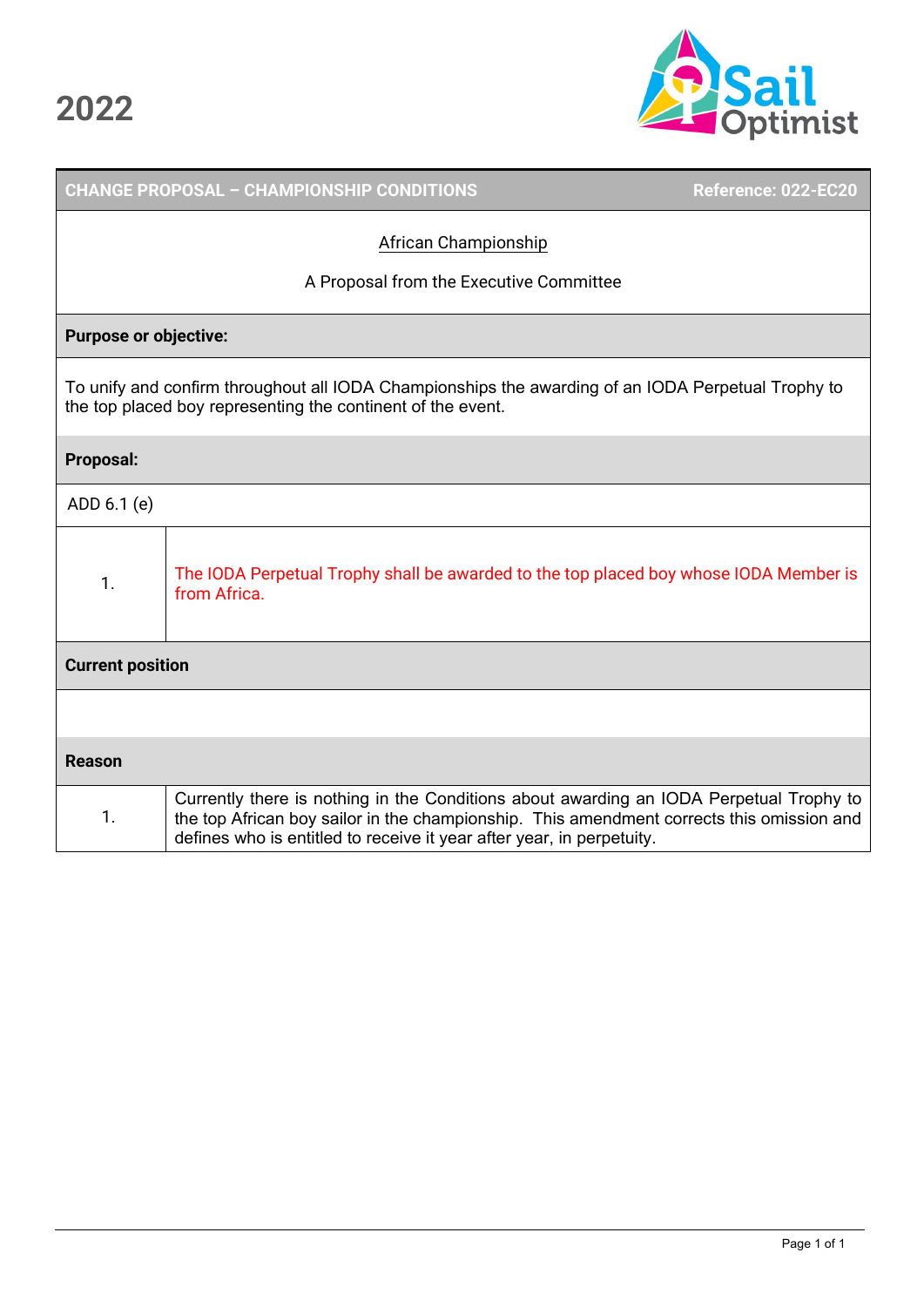

|                                                                                                                                                                   | <b>CHANGE PROPOSAL - CHAMPIONSHIP CONDITIONS</b>                                                                                                                                                                                                | Reference: 022-EC21 |
|-------------------------------------------------------------------------------------------------------------------------------------------------------------------|-------------------------------------------------------------------------------------------------------------------------------------------------------------------------------------------------------------------------------------------------|---------------------|
| <b>African Championship</b>                                                                                                                                       |                                                                                                                                                                                                                                                 |                     |
|                                                                                                                                                                   | A Proposal from the Executive Committee                                                                                                                                                                                                         |                     |
| <b>Purpose or objective:</b>                                                                                                                                      |                                                                                                                                                                                                                                                 |                     |
| To unify and confirm throughout all IODA Championships the awarding of an IODA Perpetual Trophy to<br>the top placed finisher(s) from the continent of the event. |                                                                                                                                                                                                                                                 |                     |
| <b>Proposal:</b>                                                                                                                                                  |                                                                                                                                                                                                                                                 |                     |
| Amend $6.2$ (b)                                                                                                                                                   |                                                                                                                                                                                                                                                 |                     |
| 1.                                                                                                                                                                | The best placed team whose IODA Member is from Africa shall be the African Team<br>Racing Champion of the corresponding year and shall receive the IODA Perpetual Trophy.                                                                       |                     |
| <b>Current position</b>                                                                                                                                           |                                                                                                                                                                                                                                                 |                     |
| The best placed team whose IODA Member is from Africa, if different from the first in 6.2 (a).                                                                    |                                                                                                                                                                                                                                                 |                     |
| <b>Reason</b>                                                                                                                                                     |                                                                                                                                                                                                                                                 |                     |
| 1.                                                                                                                                                                | Currently there is nothing in the Conditions about awarding an IODA Perpetual Trophy to the<br>top African team in the TRAC. This amendment corrects this omission and defines who is<br>entitled to receive it year after year, in perpetuity. |                     |